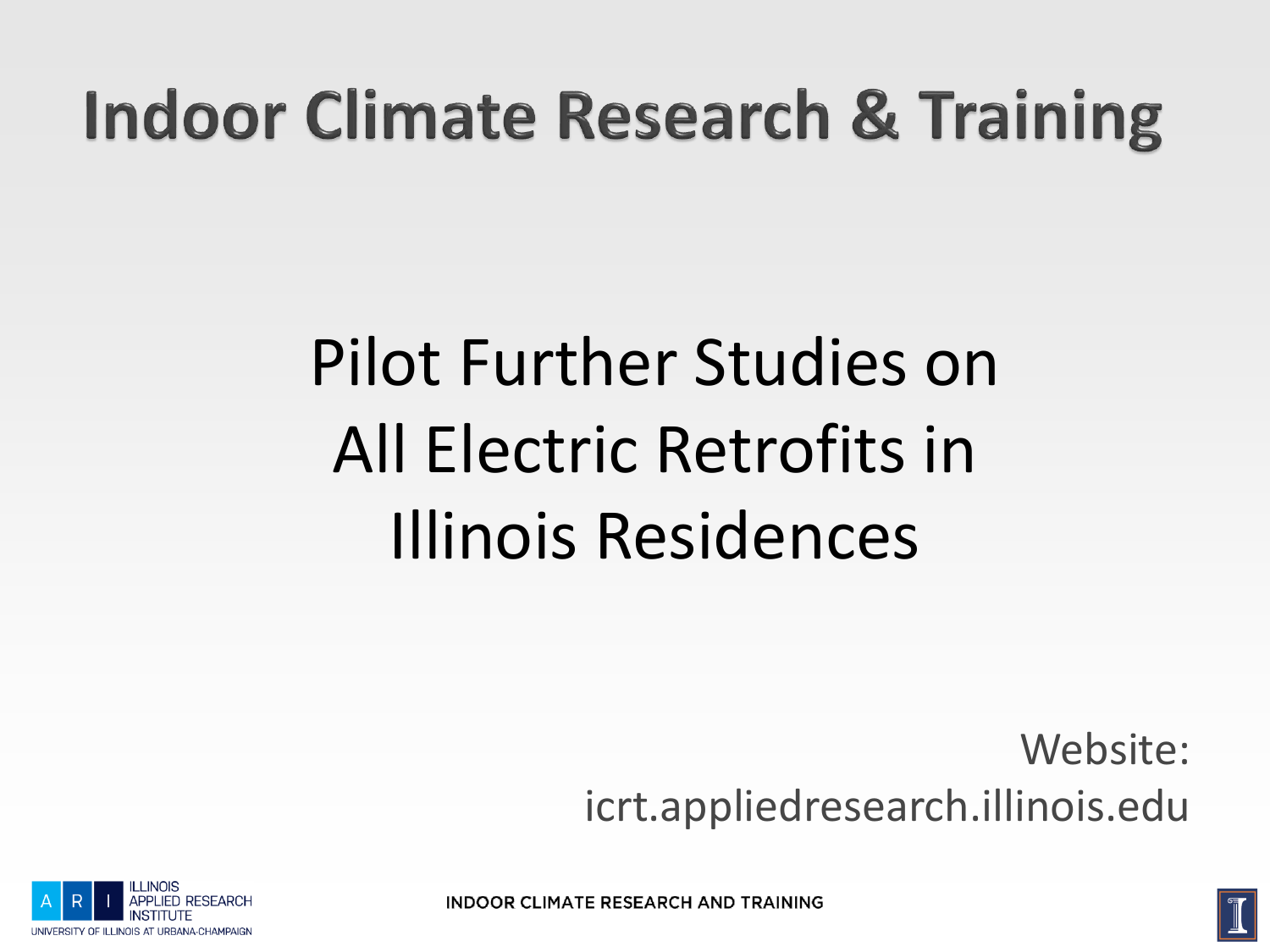#### Proposal Idea: Pilot a Study on All Electric **Retrofits in Illinois Residences**

- ▶ Partner with research organizations and contractors to implement incentivized whole-house all-electric retrofits in single-family homes.
	- Expand on Com-Ed multi-family studies
- ▶ Study and evaluate costs & benefits (energy savings, and GHG reductions) of whole-home all-electric retrofits including HVAC, water heating, air-sealing & insulation.
	- Potential target: propane based heated homes with lower efficiency furnaces?



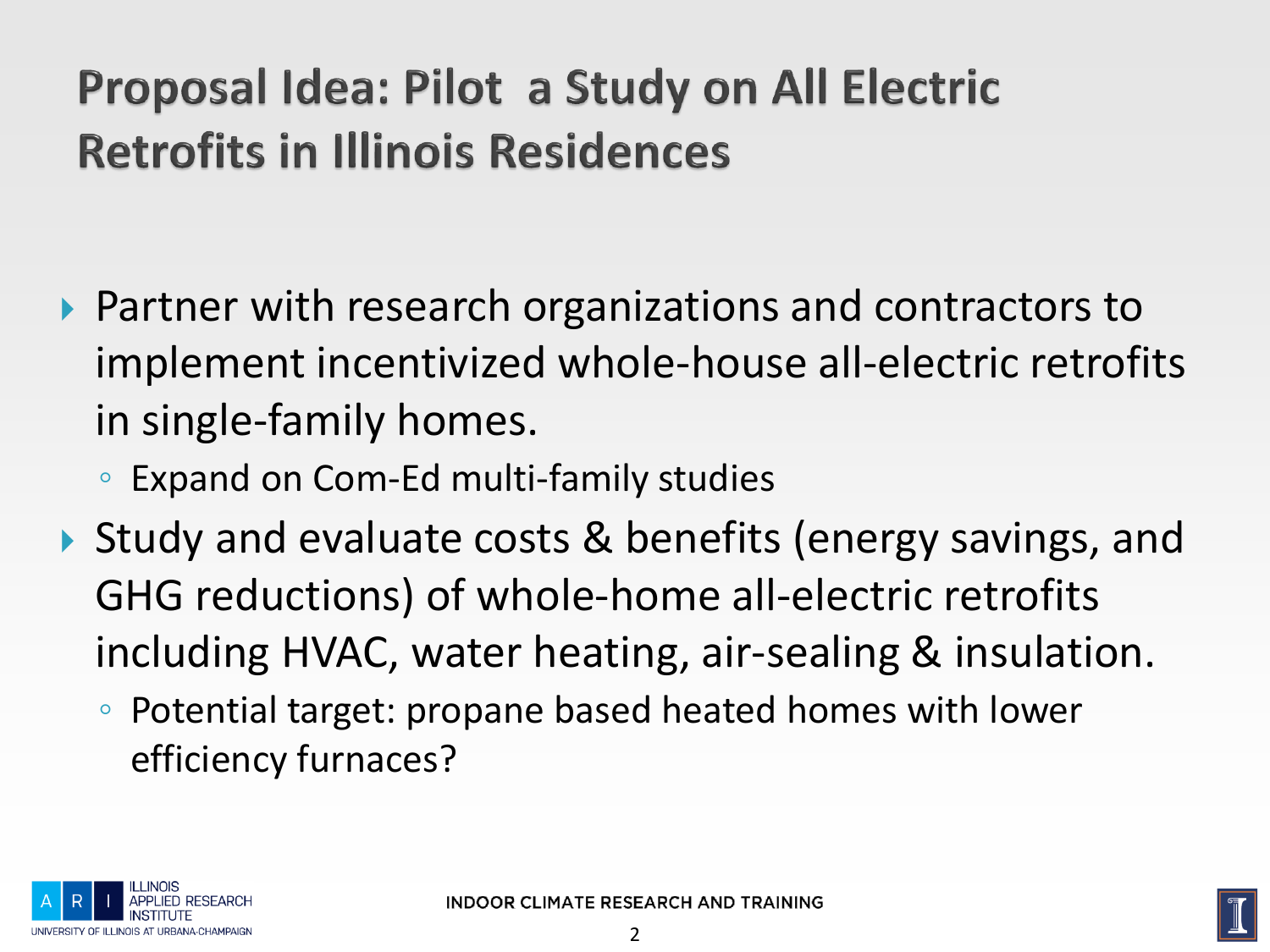## **Background**

- ▶ 2018 ComEd pilot study on multi-family electric baseboard to ductless mini-splits.
	- 6 buildings, 87 installed units.
- ▶ 2019 follow-on study evaluated impact of air-sealing and attic insulation in a multi-family building:
	- Results showed savings from air-sealing and insulation.
- California and the Northeast pursuing electrification strategies.
	- Incentives included are for electric heat pump heating and water heating.
	- Reports show that heat pumps powered by low- or no-carbon electricity are needed to cut GHG emissions 80% or more by 2050.



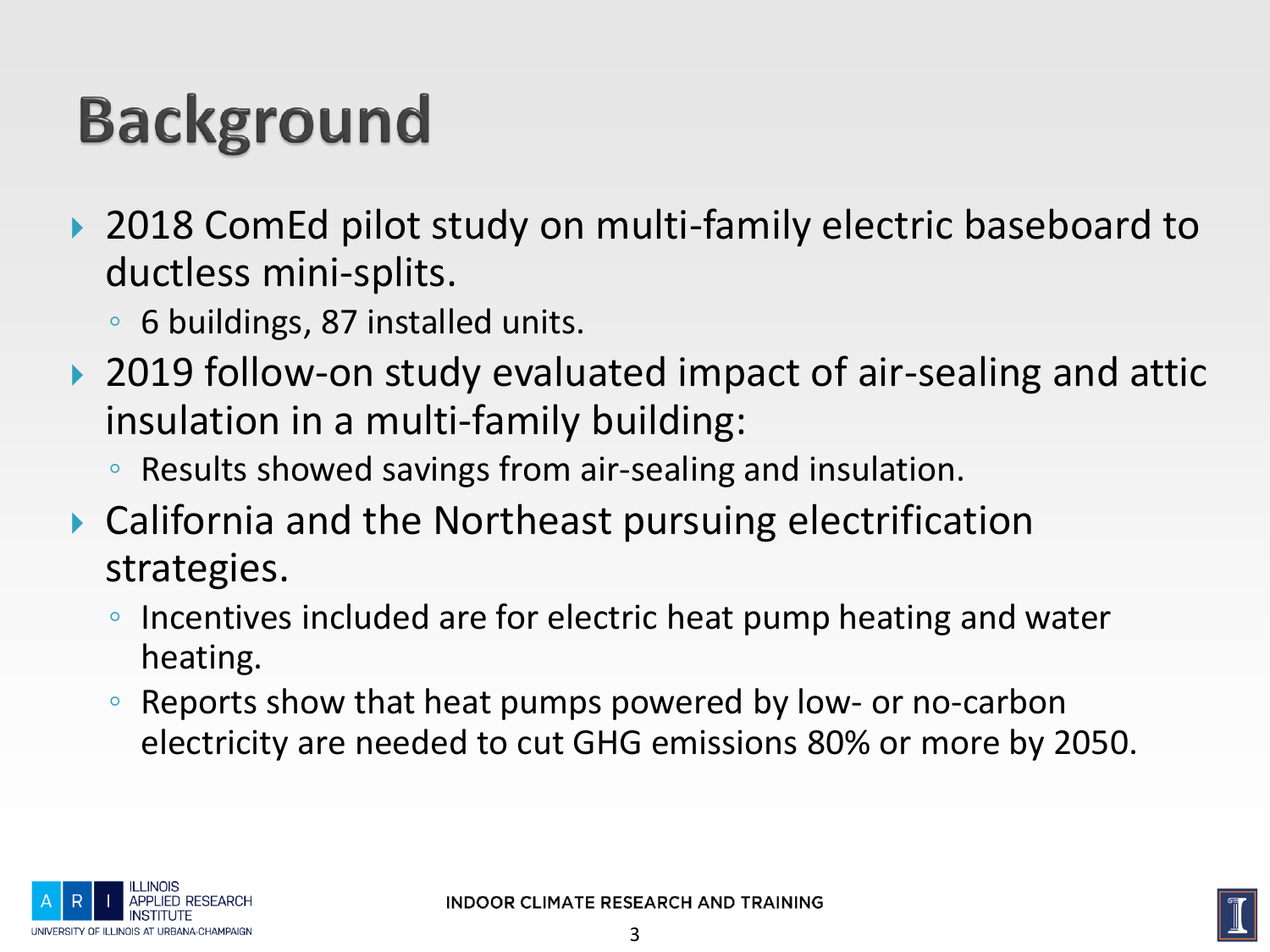#### **California**

- ▶ CA governor signed a bill for the utility commission to
	- *"by January 2, 2021, assess the potential for the state to reduce the emissions of greenhouse gases from the state's residential and commercial building stock by at least 40% below 1990 levels by January 1, 2030."*
- ▶ CA turning to carbon-free grids to decarbonize buildings.
- ▶ Findings from a Sacramento report show electrification reduces GHG emissions more than ee alone.
- Incentives for both existing and new home construction.



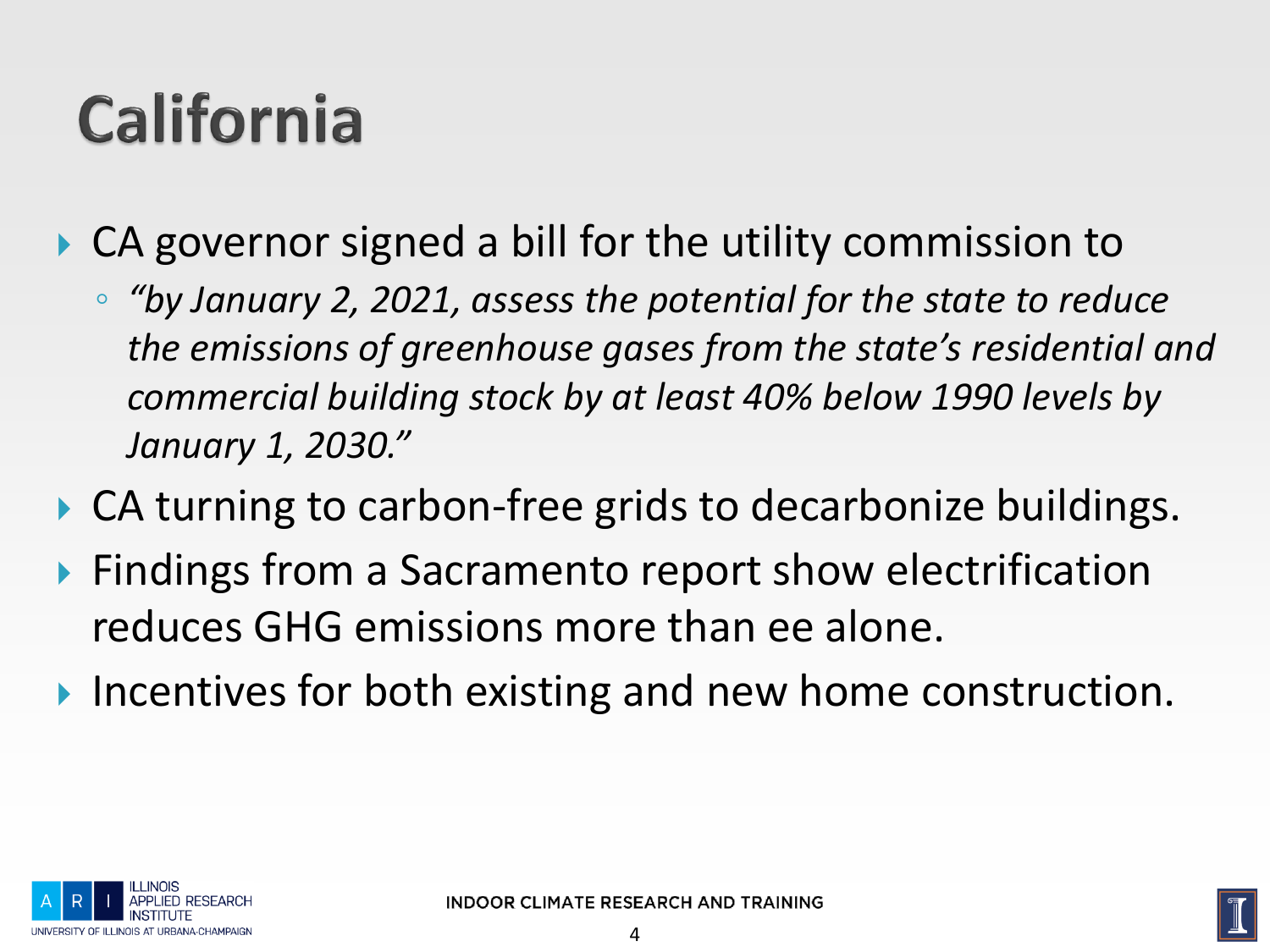#### **Northeast**

- ▶ Residents see savings with rebates and switching from oil fuel to cold-climate electric heat pumps.
- **Maine** 
	- 25,000 cold-clime heat pumps installed; up to \$750 incentives
- Massachusetts & Vermont programs
	- Mass Save and Mass Clean Energy Council
	- Electrification is a strategy to meet both grid modernization & grid flexibility goals



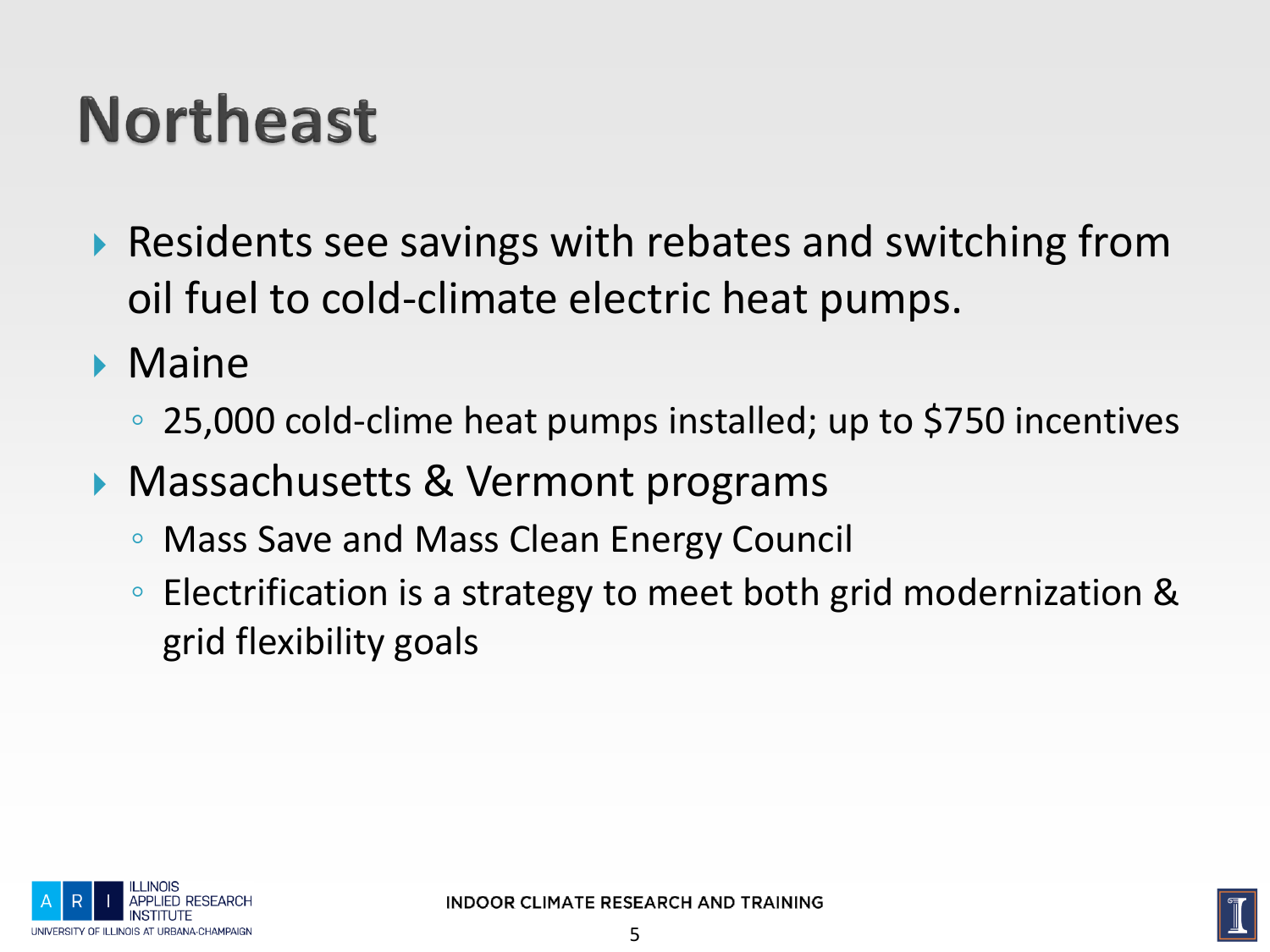## **Illinois**

- ▶ Key differences:
	- California is cooling dominated
	- Vermont homes tend to not have ducted forced air space conditioning – mini splits may be preferred over installing central air
	- Energy costs varies
- ▶ Evaluation needed in Illinois single-family context.
- ▶ Homes using propane could be a program target.
	- Propane costs fluctuate year-to-year and are higher in the wintertime than in shoulder season
	- Home expenses also related to furnace efficiency



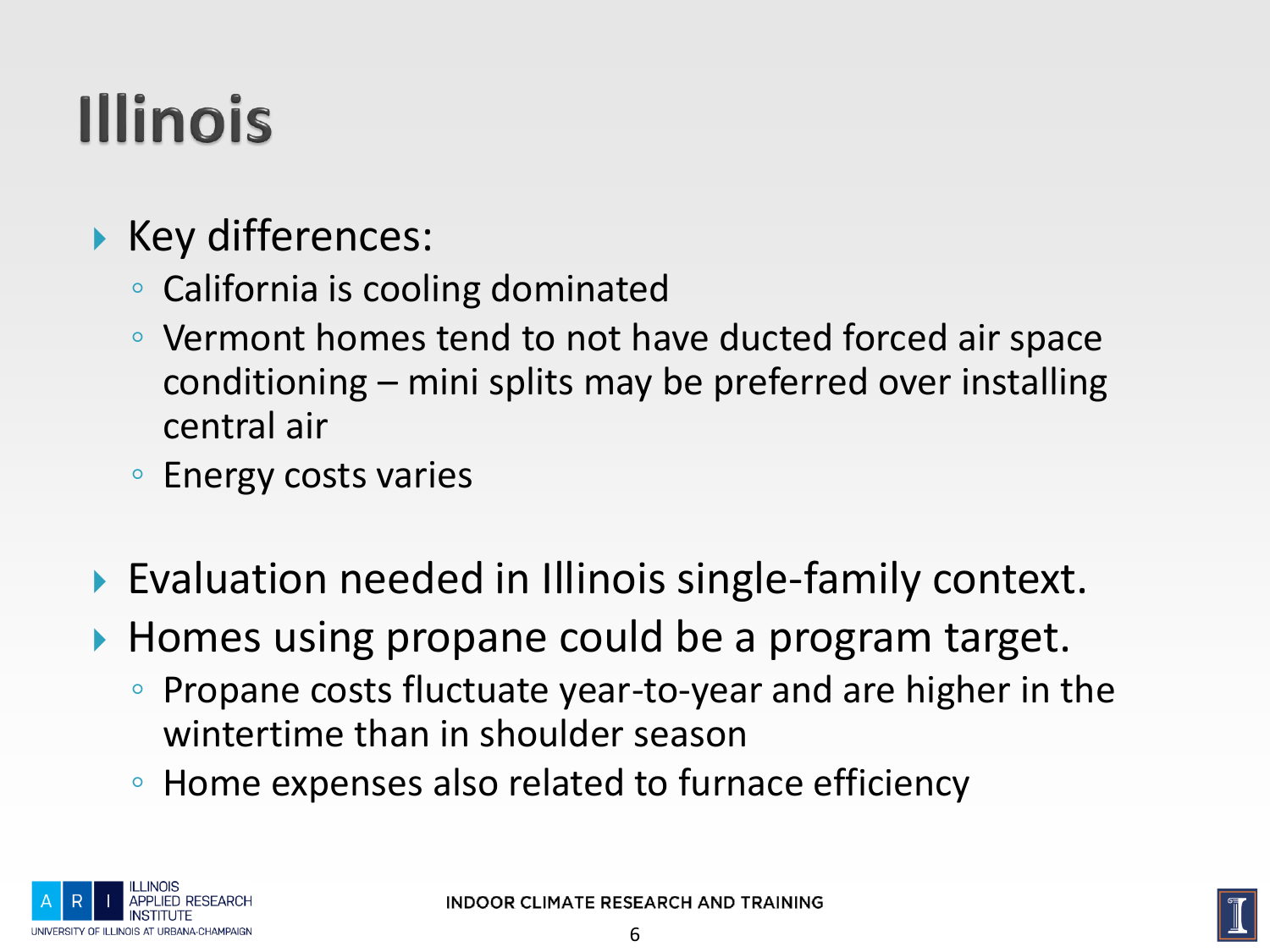# Why study this?

- ▶ To understand in IL how electrification can help meet GHG emission reduction goals.
- ▶ To evaluate energy savings of whole-home retrofits.
- Study potential grid impacts in a wide-scale electrification scenario.
- ▶ Promote residential retrofit practices focused on treating the whole house as a system is an important factor.
	- Treating the whole home encompasses energy savings, health & safety, and comfort.

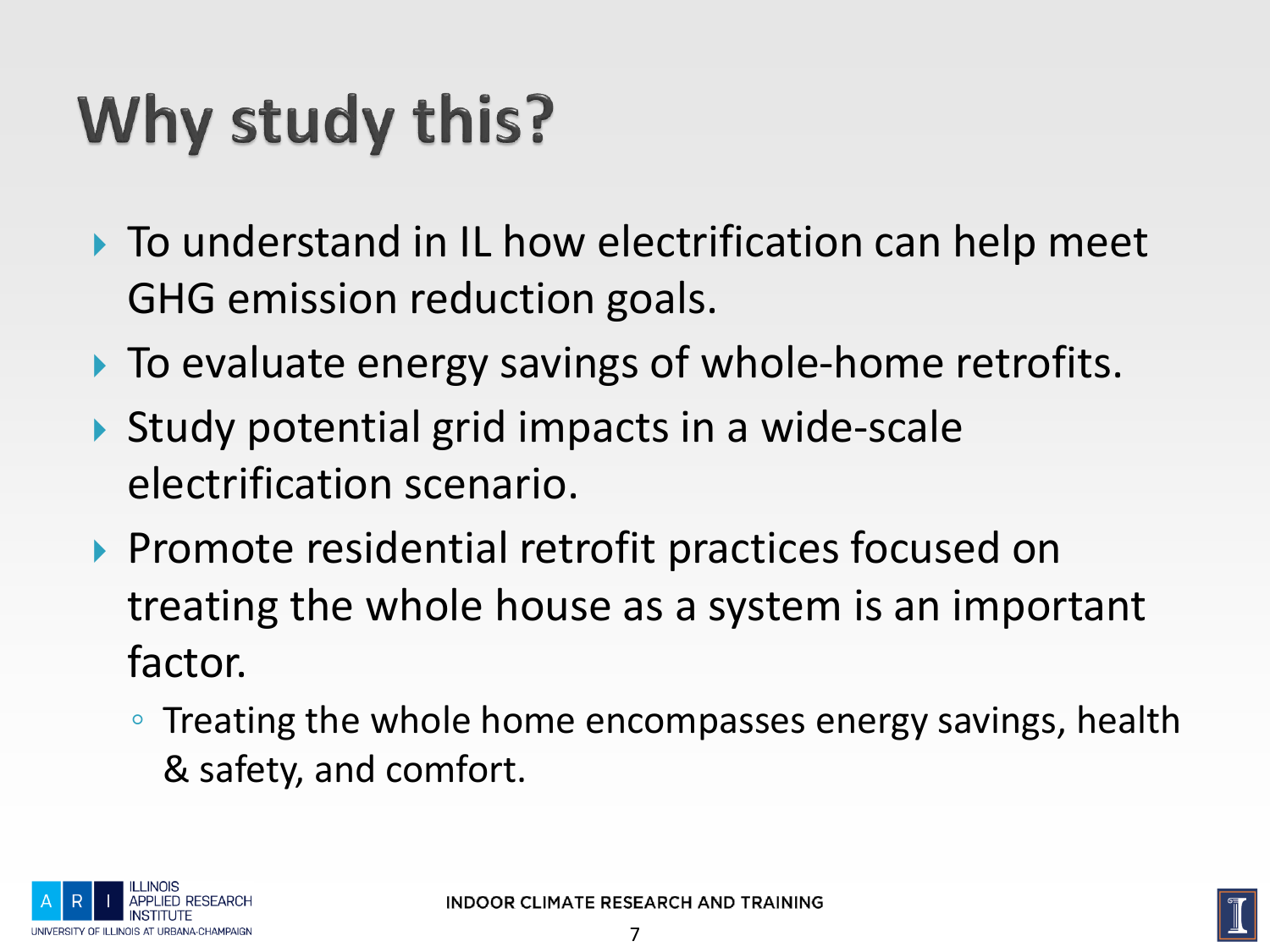# **Small Pilot Study method & costs**

Number of homes

▶ 10 homes over 2 years

Costs

- $\triangleright$  \$5,000 incentive per home x 10 homes = \$50,000
- Research modeling and analysis \$30,000
- ▶ Policy research, lit review, impact analysis, interviews leading to an understanding of electric heat pump adoption in  $IL = $30,000$

Total: \$110,000



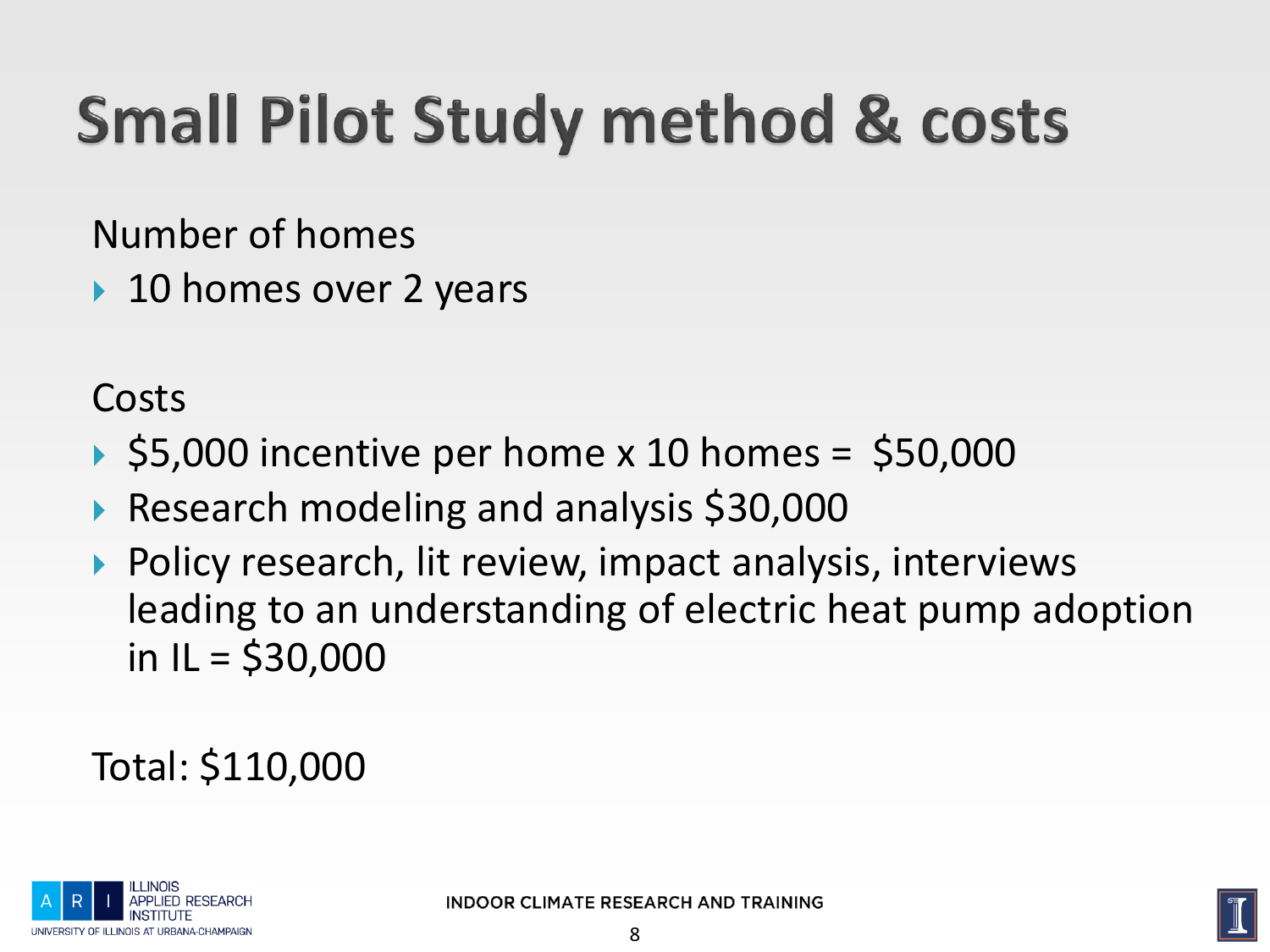#### **Impact**

- ▶ Target GHG reductions, grid modernization, grid flexibility goals for Illinois in the Midwest
- ▶ Be a Midwest leader on electrification
- Give customers more choice with regard to incentives on HVAC and water heating technology in the future



**INDOOR CLIMATE RESEARCH AND TRAINING** 

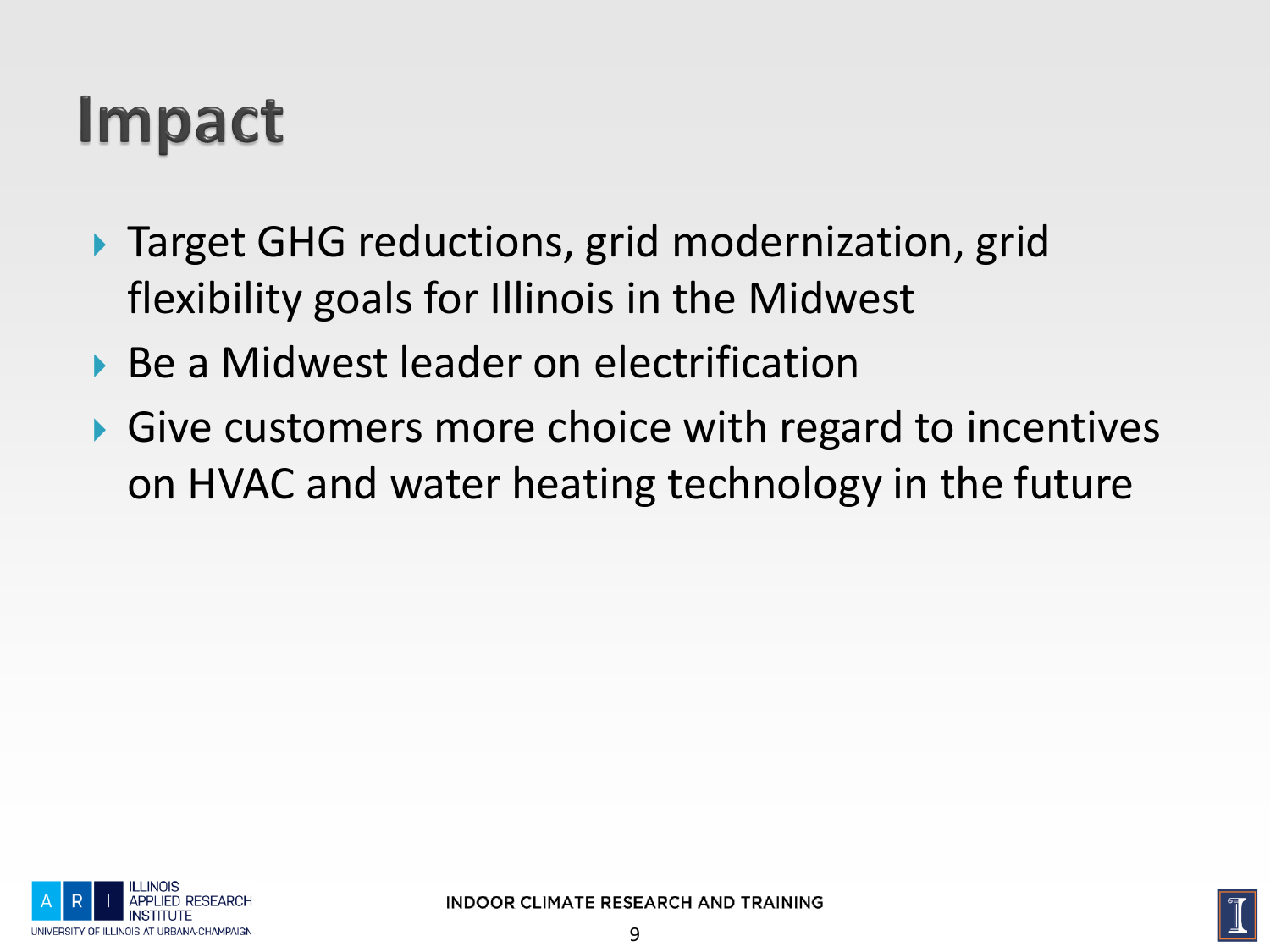#### **Resources**

- ▶ The Economics of Electrifying Buildings, Rocky Mountain Institute
- ▶ [NREL Electrification Futures Study](https://www.nrel.gov/docs/fy18osti/70485.pdf)
- ▶ [Electric Power Research Institute](https://www.epri.com/pages/sa/efficient-electrification?lang=en-US)  Efficient **Electrification**
- ▶ [Sacramento Municipal Utility District HVAC Incentives](https://www.smud.org/en/Business-Solutions-and-Rebates/Business-Rebates/HVAC)
- [ACEEE programs nudge toward electrification](https://www.aceee.org/blog/2018/08/new-programs-nudge-homeowners-switch)
- **[EIA resources on propane costs](https://www.eia.gov/petroleum/heatingoilpropane/)**